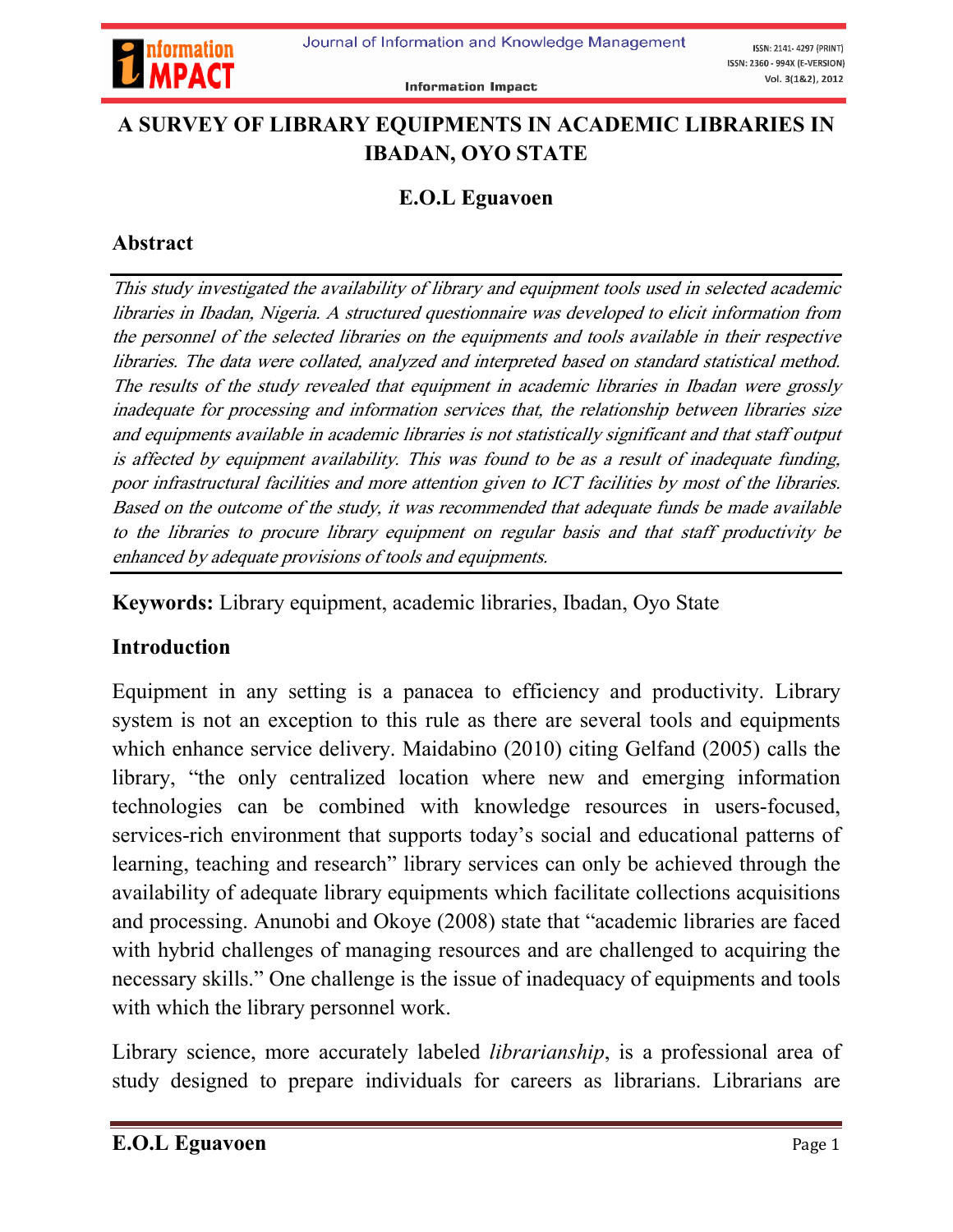primarily concerned with such tasks as evaluating, processing, storing and retrieving information (Halsey 2009). Librarians also help library patrons use collections, software and online public access catalogs (OPACs). According to Oni (1992), facilities constitute a strategic factor in organizational functioning. This is so because they determine to a very large extent the smooth functioning of any social organization or system including library. He further stated that their availability, adequacy and relevance influence efficiency and high productivity.

The equipments range from buildings housing the library collections, other equipments as well as library staff. These equipments play pivotal role in the actualization of the aims and objectives of academic libraries by satisfying the physical and emotional needs of the staff and students as well as other category of library users. Knezevich (1975) emphasized that the physical needs are met through provision of safe structure, adequate sanitary facilities, a balanced visual environment, appropriate thermal environment and sufficient shelter space for his work and play. His emotional needs are met by creating pleasant surroundings, a friendly atmosphere, and an inspiring environment. This study therefore provides an overview of the different types of library equipments and tools and explains in detail their usage and importance to library and information services.

# Literature Reviews

The central mission of a library is to collect, organize, preserve access to knowledge and information. In fulfilling this mission, libraries preserves a valuable record of culture that can be passed down to succeeding generations. Libraries are an essential link in this communication between the past, present and future. Whether the cultural record is contained in books or in electronic formats, libraries ensure that the record is preserve and made available for later use. Libraries provide people with access to the information they need to work, play, learn and govern. In order to meet the challenges as highlighted above, academic libraries and the staff therein need to be provided with adequate tools and equipments with which to carry out laudable services to achieve its mission.

Bureau of India Standards (2011) provide that a library should have a stack room, a Librarian's room and a Reading Room having seating capacity of 40 to 120 chairs. The stack room should be big enough to accommodate between 6,000 and 10,000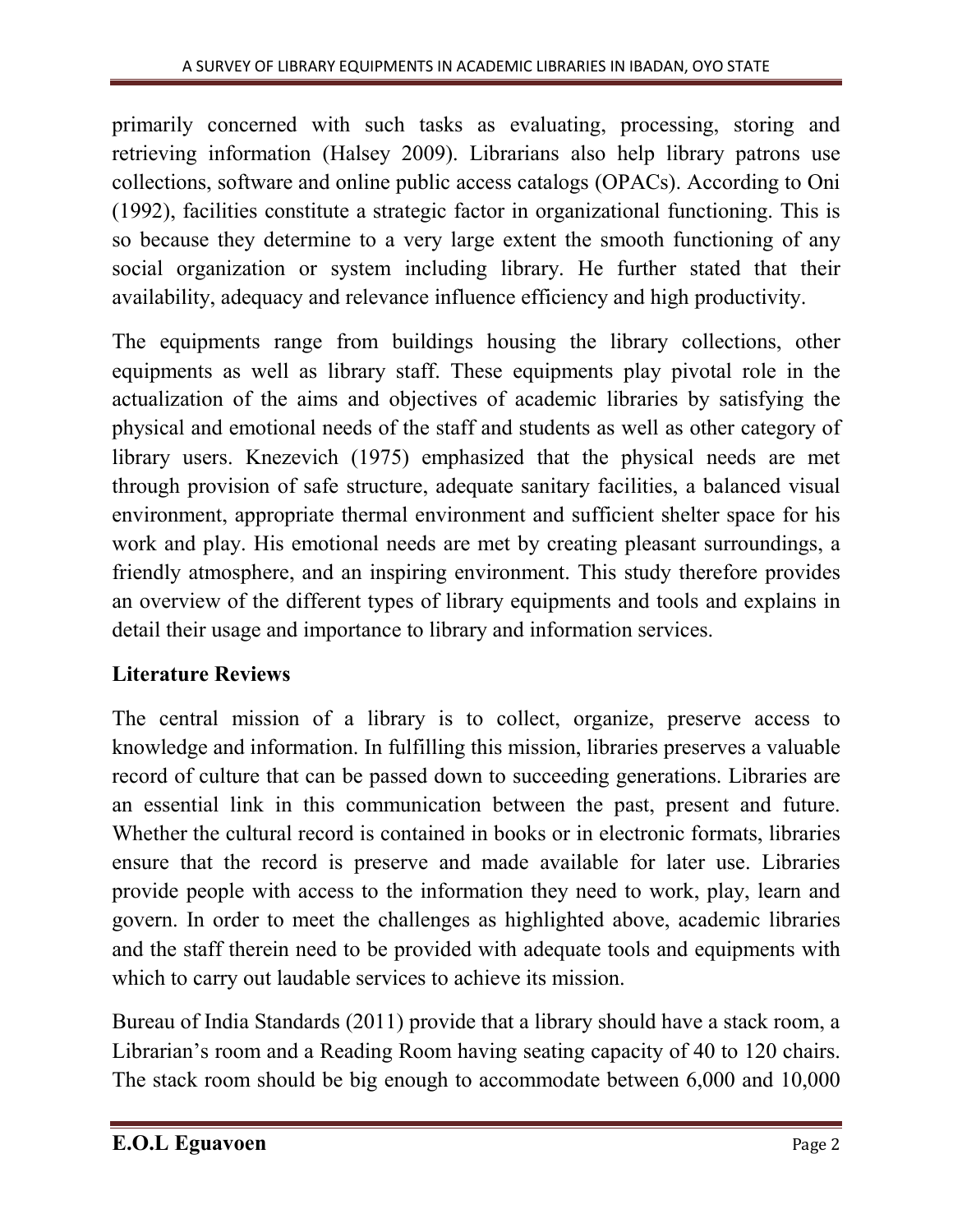books. The library-in-charge would need to plan actual library size and seating capacity of 'reading room' keeping in view the optimum number in an adult education setup, the variety of library services it is planning to offer, and the members of the adult community who would be coming to visit the library for social interactions. The library equipments and tools like furniture, fitting and accessories should be of standard pattern and design, so that users feel comfortable in using them.

People in many professions use library resources to assist them in their work. People also use library resources to gain information about personal interests or to obtain recreational materials such as films and novels. Students use libraries to supplement and enhance their classrooms experiences, to learn skills in locating sources of information, and to develop good reading and study habits. Public official use libraries to research legislation and public policy issues. One of the most valued of all cultural institutions, the library provides information and services that are essential to learning and progress. Reference books such as dictionaries, encyclopedias, directories and picture books are costly and heavy in weight. They must be handled with care.

Normally, books and other reading materials in a library are organized into different collections such as book collection, rare book collection, periodical collection and reference collection etc. books are arranged according to classified order. Beside, when some books are more in demand than others in such cases the library may consider creating a separate sequence of books in great demand. Reference books are also arranged in classified order. Periodicals are arranged by journal title. Shelving and shelf rectification of reading material in different collections must be done preferably every day to ensure that shelf arrangement of books and other reading material is as per prescribed order. Shelf rectification is undertaken to ensure that books and other reading are kept on the shelves as per prescribed order. In case they are not, necessary rectification is done to restore their orders on the shelves. This is important so that one could trace books on shelves from their prescribed locations on the shelves when required. Other activities of library maintenance are: taking out worn out books and other materials for repair or binding, sending new books and journals for shelving, display of new books and other reading materials received in the library, preparing stack room guides, and shelving volumes returned after use, etc. library may also perform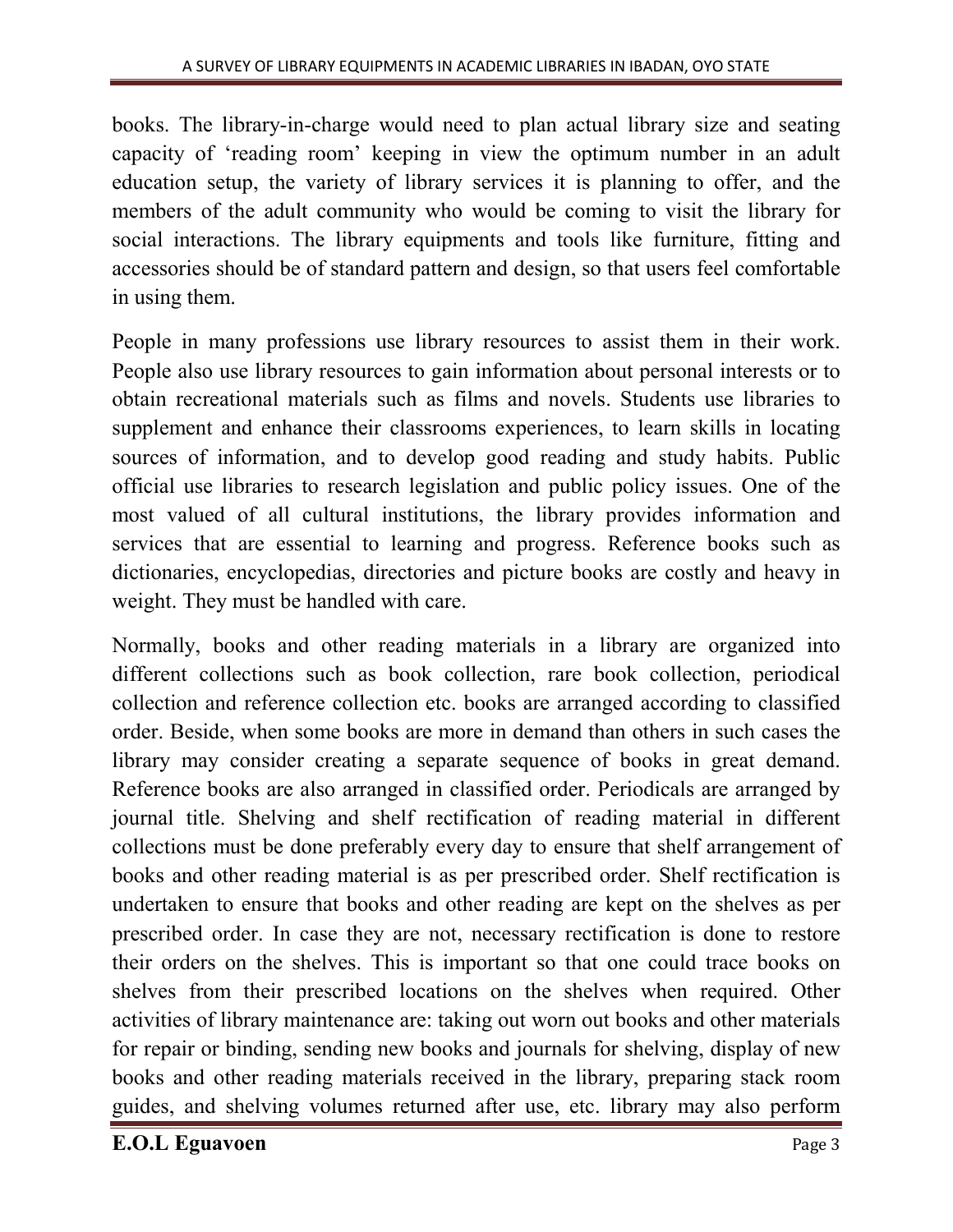stock verification on periodical basis, with a view to weed out books, as per its policy and writing off-books etc.

# IT Facilities

Information technology (IT) is for better management and exchange of information for more efficient communication and ultimately for the benefit of the people using IT (Bryson, 1990). Information is a dynamic and unending resource that affects all disciplines and all walks of life as it supports education, research and development. As libraries and information canters deal mainly with information, majority of their technical applications will be in the collection, handling, storage and dissemination of information or information technology. Technologies, especially computer and telecommunication technology have highly revolutionized the field of library and information services. They facilitate collections, storage, organization, processing, analysis, presentation, communication and dissemination of information. With the introduction of new technology, libraries are expected to use various types of technology to provide information, more quickly and in greater volume than before.

The advantage of IT applied to information retrieval is the immediate and local access to a much wider range of library resources. Information technology has also made an impact on the alerting services, mainly by providing speedy access to information that appears initially and the news and business services of one kind or another in electronic form. Electronic delivery of materials has also made a major impact on information service operations providing increased flexibility, customization of services and opportunities for entirely new types of services in the widespread information transfer (Varalaksmi, 1992). The advancement in technology will continue to improve the effectiveness of the libraries and become indispensable for handling information between libraries and library patrons to librarian and vice versa (Kumbar, 1996).

# Objectives of the Study

The overall objective of this study is to investigate the adequacy or otherwise of the equipments used in selected academic libraries with a view to making useful suggestions toward improving library information services. The specific objectives are to: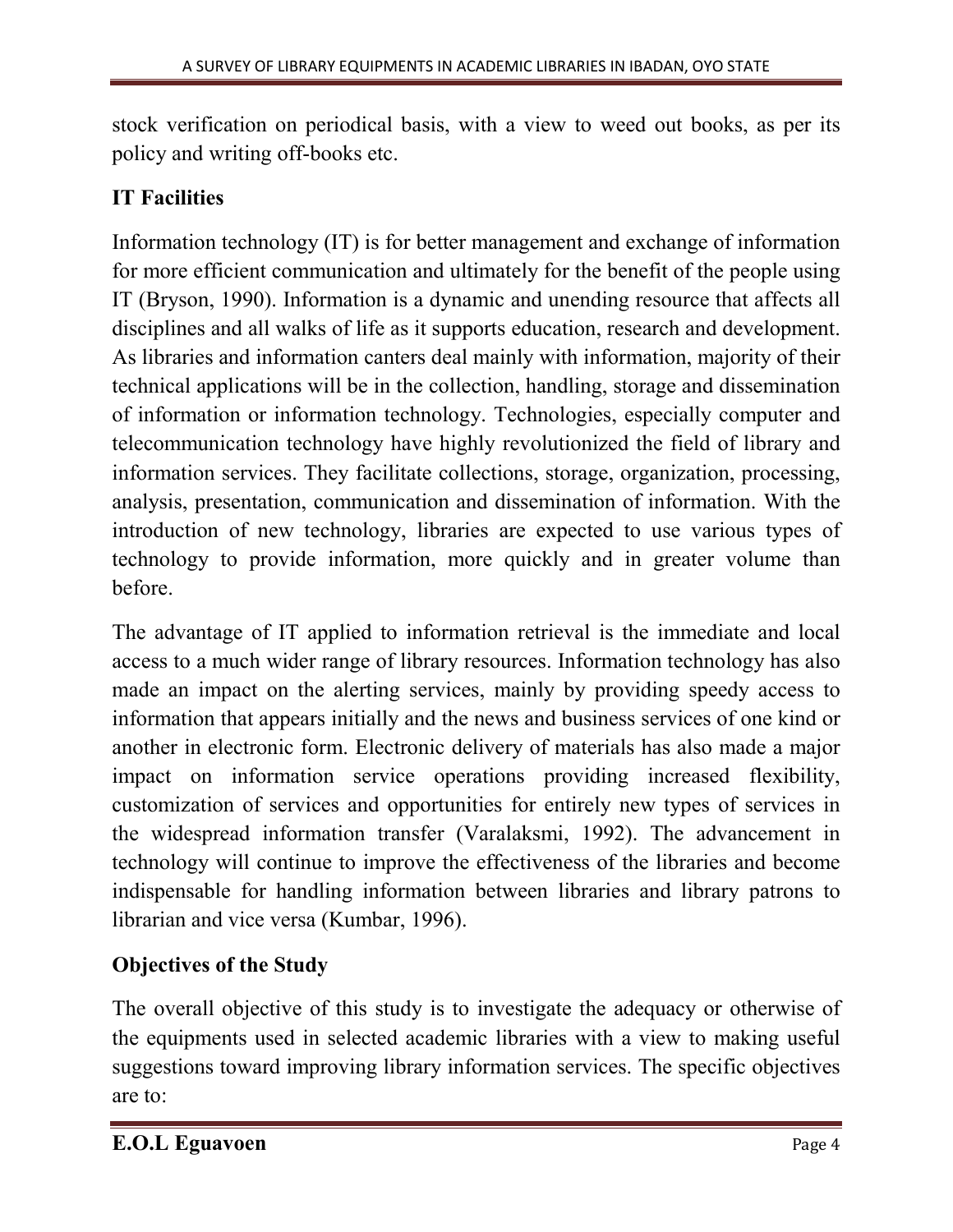- Determine the equipment and tools available for use from library services in selected academic libraries.
- Determine the criteria for acquiring the equipments used in selected academic libraries.
- Determine whether or not staff output are affected by availability or otherwise of library equipments in academic libraries

# Research Questions/Hypotheses

The following research hypotheses will be tested in the course of this study

Hypotheses one: There will be a significant relationship in the output of staff and equipments available in academic libraries.

Hypotheses Two: There will be significant relationship in the size of library and equipments available in academic libraries.

## Methodology

The design of the study is a descriptive survey on library equipments available for use in selected academic libraries. The instrument used for this study was developed as Library Equipments Survey Questionnaires (LESQ) which was used to elicit information from the respondents. The instrument is divided into three sections. The Friedman test was used to analyze the data collated in section A and the Pearson correlation matrix where  $(df=39, r.obs=5, at P<0.05)$  was used in analyzing the data in section B.

### Section A: Demographic Variable of the Respondents

The items included in this part were respondents gender, age, highest educational qualification, department/section/division, and length of service.

### Section B

This part of the survey contains ten items measuring output of library staff in selected academic libraries. Respondents were asked to answer yes or no questions about their belief in availability of library equipment and its applications to library practices on a 2-point scale: 2= Yes and 1= No.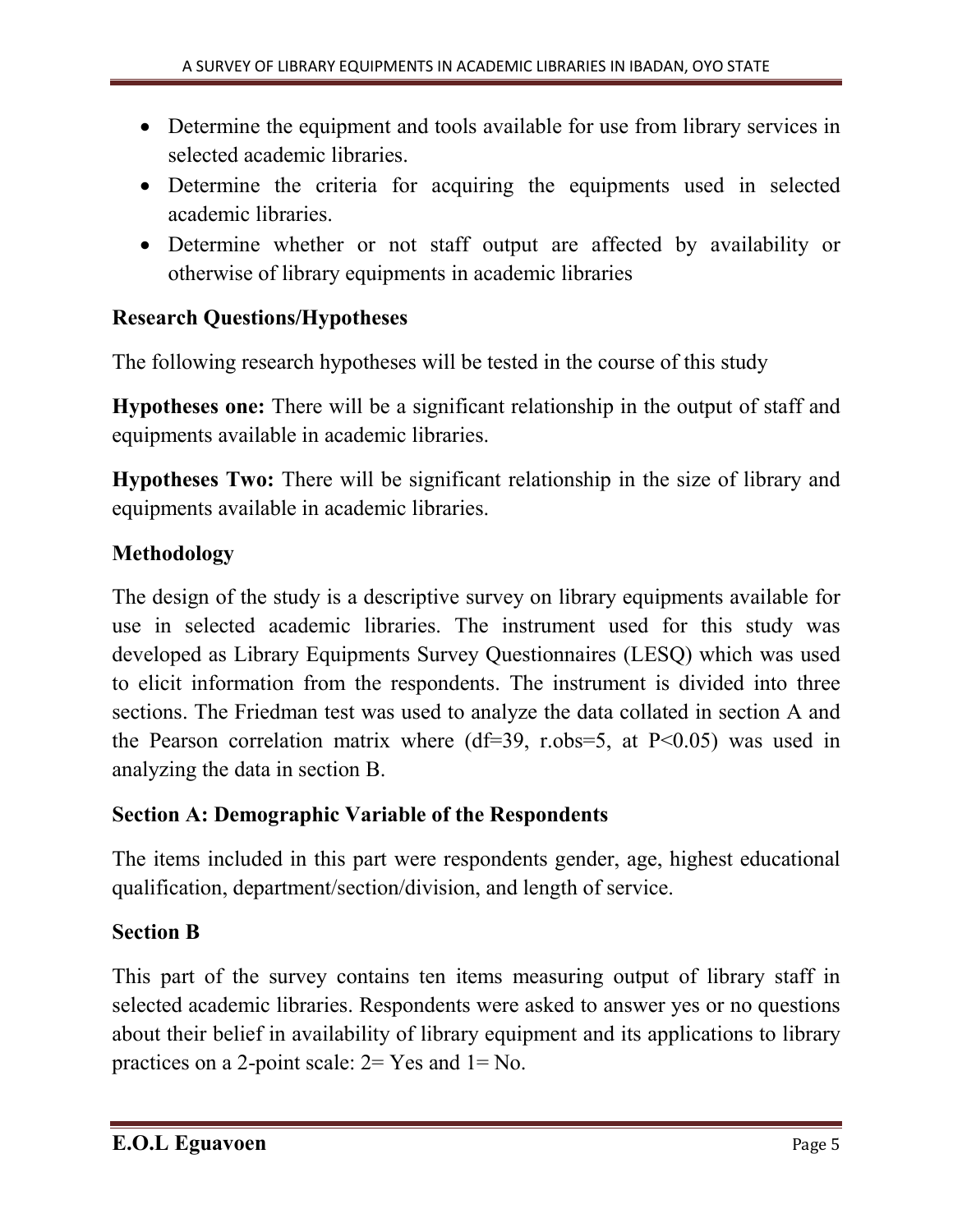#### Section C

This part contains seven items assessing the staff output based on the availability of equipments in the library, types of equipments available in libraries as well as criteria for acquiring such library equipments.

#### Population and Sample

The study targeted library staff (the professional, para-professional and nonprofessionals) in the three academic libraries in Ibadan. All categories of staff in the population were included in the survey. A librarian in this study is assumed to mean a full time professional with at least a Master degree in Library Science. A Para-professional in this population is assumed to mean a staff with at least a diploma certificate in Library Science while a non-professional means a staff of the library without a formal training in the field of Library and Information Science.

|  |  |  |  | Table 1: List of the Surveyed Libraries and Librarians |
|--|--|--|--|--------------------------------------------------------|
|--|--|--|--|--------------------------------------------------------|

| <b>Libraries</b>                       | <b>Number of librarians</b> |
|----------------------------------------|-----------------------------|
| Kenneth Dike Library, University of 21 |                             |
| Ibadan. (KDL)                          |                             |
| SS Peter And Paul Seminary Library 2   |                             |
| (SSPLIB)                               |                             |
| The Polytechnic Ibadan Library 8       |                             |
| (POLYLIB)                              |                             |
| Lead City University Library (LCUL)    | 20                          |

The selected libraries comprised four academic libraries situated in Ibadan, Oyo state. The libraries were censured and within each library, librarians were also censured.

#### Presentation of Findings

The outcomes of the survey are presented as follows. Table 1 shows the libraries under study as well as the number of librarians in each of the libraries. From the table, Kenneth Dike Library has the highest number of librarians closely followed by Lead City University.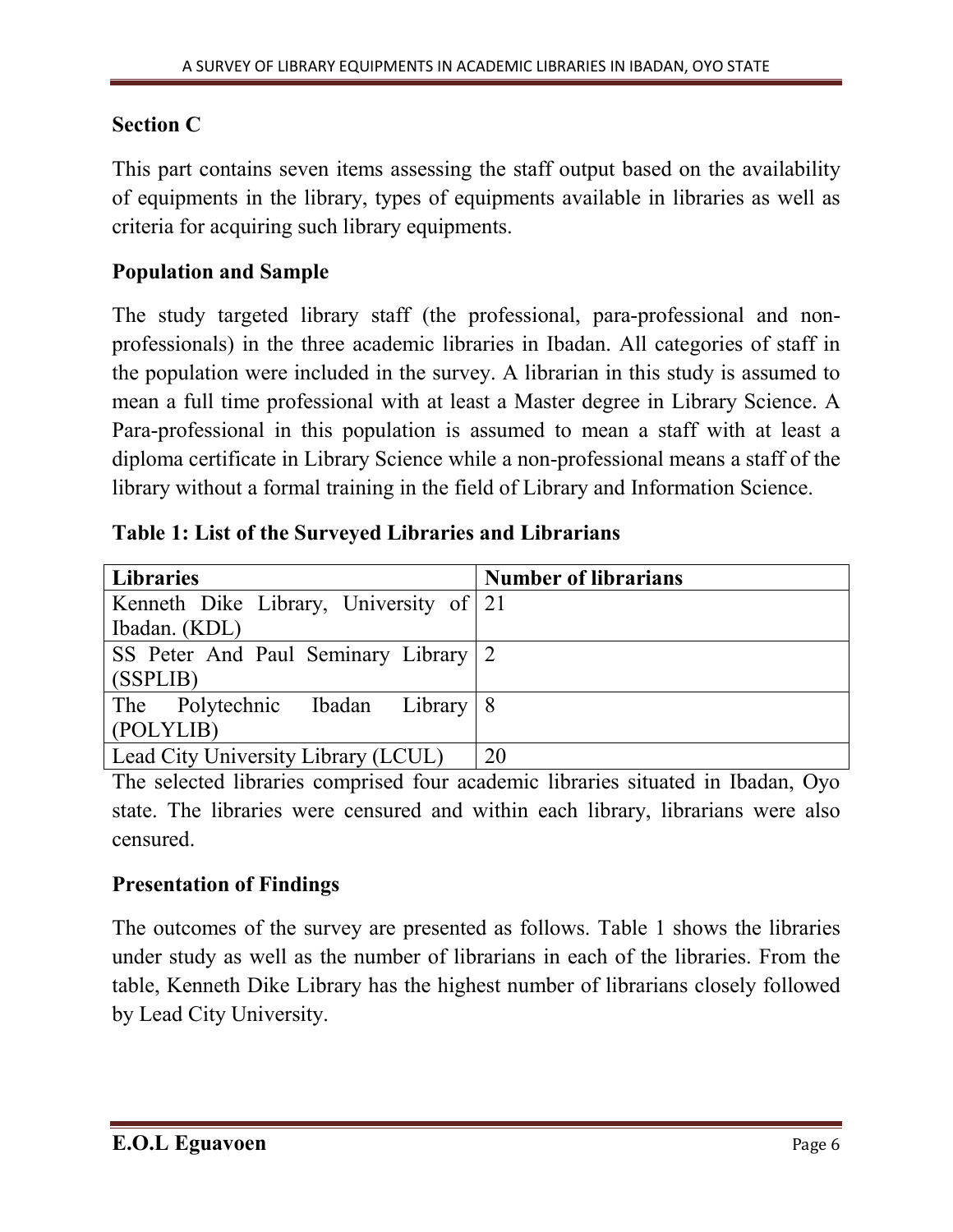#### ICT Resources of Surveyed Libraries

The libraries in this survey use various types of electronic equipment and communication technologies to ensure the smoothness of library activities as evident in the table below.

| <b>Library Name</b>          | <b>KDL</b> | <b>SSPPLIB</b> | <b>POLYLIB</b> | <b>LCUL</b> |
|------------------------------|------------|----------------|----------------|-------------|
| Computers                    | 227        |                | $10^{-1}$      |             |
| Computers connected to   177 |            |                |                |             |
| internet                     |            |                |                |             |
| CD-Rom                       | Nil        | Nil            | <b>Nil</b>     | <b>Nil</b>  |
| Photocopier                  |            |                |                |             |
| Printer                      |            |                |                |             |
| Scanner                      |            |                |                |             |

#### Table 2: ICT Facilities of Surveyed Libraries

Table 2 revealed that the ICT equipment and facilities are moderately available in the surveyed academic libraries with KDL having almost all the IT facilities surveyed while the SSPPLIB had the least. This is partly due to the size of the library as well as the volumes of the collections and readership involved.

| Table 3: Equipment Availability and Adequacy |  |
|----------------------------------------------|--|
|----------------------------------------------|--|

| <b>Library equipments</b>   | <b>Name of library</b> |                |                |                |  |  |
|-----------------------------|------------------------|----------------|----------------|----------------|--|--|
|                             | <b>KDL</b>             | <b>POLYLIB</b> | <b>SSPLIB</b>  | <b>LUCL</b>    |  |  |
| Photocopier                 | Yes                    | Yes            | Yes            | Yes            |  |  |
| Document scanner            | Yes                    | Yes            | Yes            | Yes            |  |  |
| Binding equipment           | Yes                    | Yes            | Yes            | No             |  |  |
| Microfiche reader           | Yes                    | <b>Nil</b>     | <b>Nil</b>     | Yes            |  |  |
| Display board               | Yes                    | N <sub>0</sub> | N <sub>0</sub> | N <sub>o</sub> |  |  |
| Information on new arrivals | Yes                    | N <sub>o</sub> | N <sub>0</sub> | No             |  |  |
| Issue and return counter    | Yes                    | N <sub>0</sub> | N <sub>0</sub> | No             |  |  |
| Stand for magazines         | Yes                    | Yes            | N <sub>0</sub> | Yes            |  |  |
| Cabin with seating capacity | Yes                    | Yes            | Yes            | Yes            |  |  |
| Catalogue cards             | Yes                    | Yes            | Yes            | Yes            |  |  |
| Racks for library books     | Yes                    | Yes            | Yes            | Yes            |  |  |
| information<br>Librarians   | Yes                    | N <sub>0</sub> | N <sub>0</sub> | N <sub>0</sub> |  |  |
| boards                      |                        |                |                |                |  |  |
| Soft board                  | Yes                    | Yes            | Yes            | Yes            |  |  |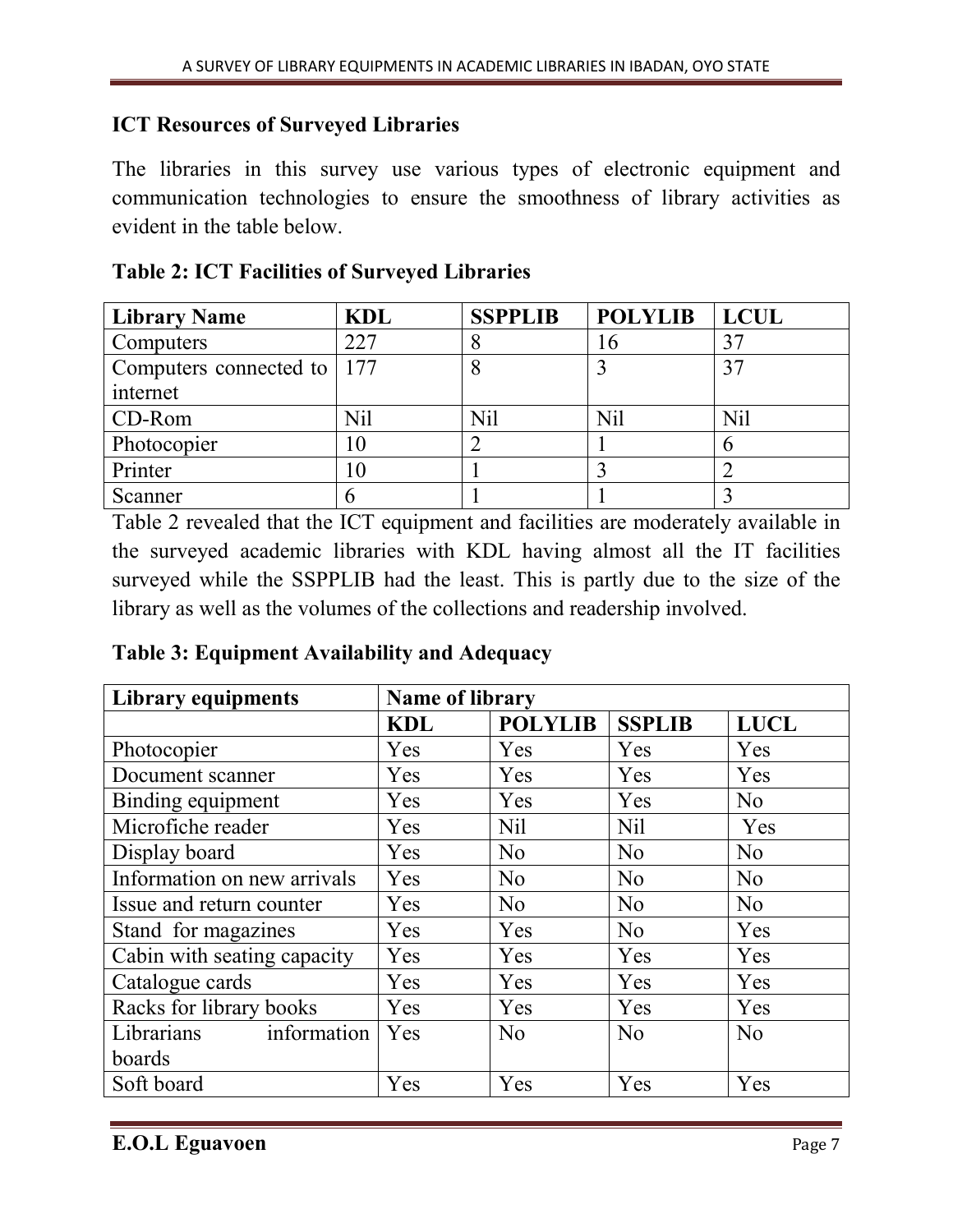Key: Yes means adequate; No means not adequate; Nil means not available at all

Table 3 indicated that the Kenneth Dike library responded in the affirmative to all the equipment surveyed while the SSPLIB has the least positive responses. However, it was observed that even though where the equipments are available they are grossly inadequate considering the size of the libraries and collections therein.

### Hypothesis One

This hypothesis states that there will be no significant relationship in the level of equipments and staff output in academic libraries. This hypothesis was tested at 0.05 level of significance and the result is presented in table 4

|  | Table 4: Availability of Equipment and Staff Output |  |
|--|-----------------------------------------------------|--|
|  |                                                     |  |

| Variable     | Number of Mean<br>respondents |       | Standard   R<br>deviation |      |      | Remark      |
|--------------|-------------------------------|-------|---------------------------|------|------|-------------|
| Equipment    | -45                           | 26.73 | 3.35                      | 0.09 | 0.03 | Significant |
| <b>Staff</b> | 45                            | 26.75 | .22                       |      |      |             |
| output       |                               |       |                           |      |      |             |

Correlation is significant at the 0.05 level

From the table 1, it could be seen that there is a significant relationship in the output of staff and the equipment available in the library with correlation coefficient R being 0.09 and P is 0.03. Hence the hypotheses is accepted. This means that there is a significant relationship in the output of staff and the equipments available in academic librarians in Ibadan

## Hypothesis 2

This hypothesis is states that there will be significant relationship in the size of library and equipments available in academic libraries. The result of the findings is as shown in table 5.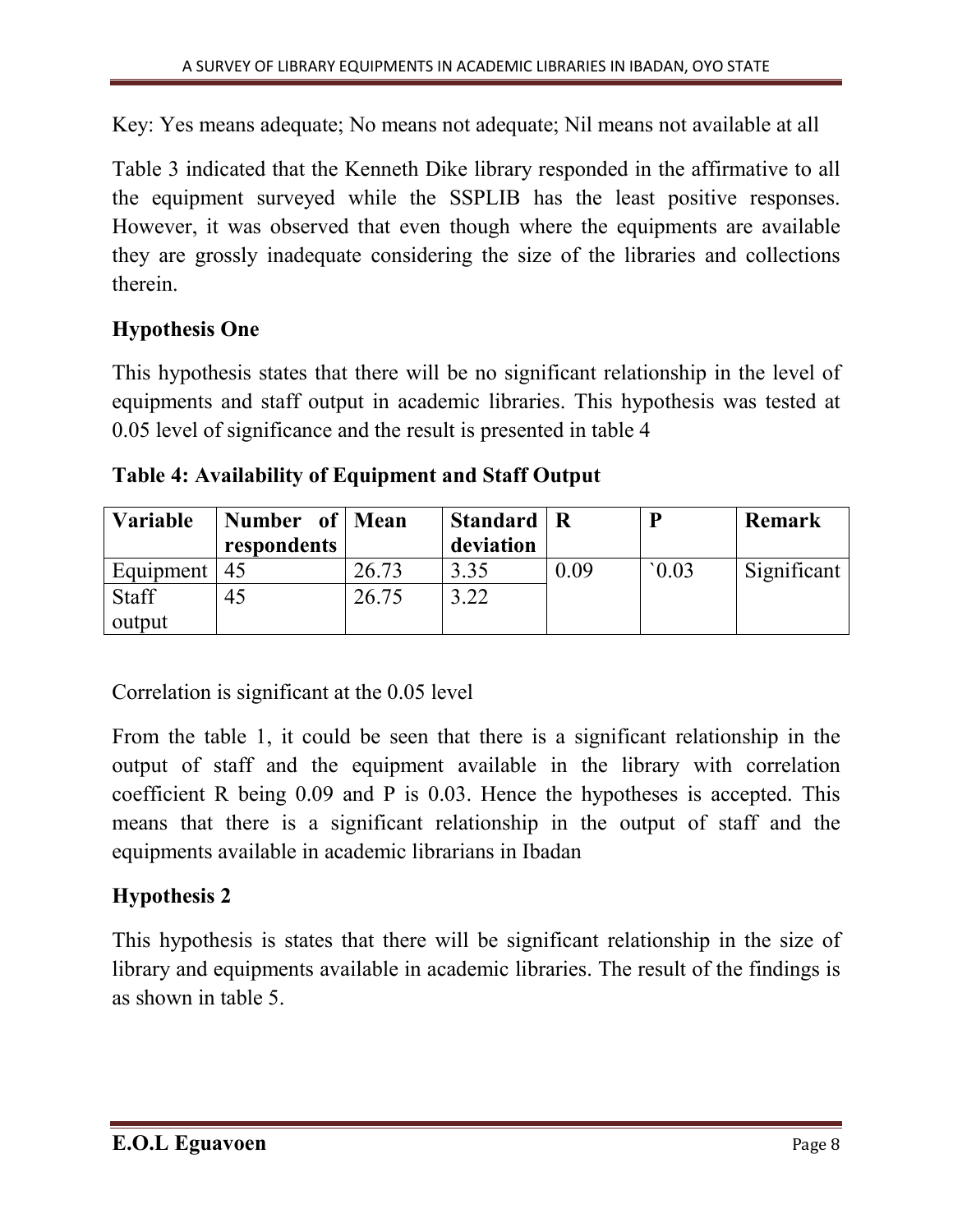| Variable  | Number of Mean |       | Standard   R |      | р    | <b>Remark</b> |
|-----------|----------------|-------|--------------|------|------|---------------|
|           | respondents    |       | deviation    |      |      |               |
| Library   | 45             | 21.06 | 3.57         | 0.15 | 0.81 | <b>Not</b>    |
| size      |                |       |              |      |      | Significant   |
| Library   | 45             | 21.32 | 3.23         |      |      |               |
| equipment |                |       |              |      |      |               |

Table 5: Library Size and Equipments

Table 5 shows that, the relationship between library size and equipments available in academic libraries is not statistically significant  $(P>0.05)$ . The null hypothesis that states that "there is no significant relationship between library size and equipments" was therefore accepted. This implies that library size has no significant relationship with equipments availability in academic libraries.

## **Discussion**

The foregoing results have revealed that library equipments have a significant relationship with staff output in academic libraries in Ibadan. It means that availability and adequacy of the right equipments, tools and facilities have a positive impact on the efficiency and productivity of library staff. This is agreement with the findings of Knezevich (1975) as well as Oni (1992) who found that facilities have great impact on productivity and strategic planning and development of a library is guided mainly by the goals and objectives of the parent institution of which the library is a part.

Furthermore, the second hypothesis revealed that the size of an academic library has nothing to do with equipment availability. This is obvious as equipment and facilities acquisitions depend on the policies of the academic libraries as well as the parent institution (dahwan, 2009). It is the duty of the library management to offer proactive services for effective use of all types of library materials. The finding of this study also indicated that the surveyed libraries concentrate more on the acquisition of ICT facilities and equipments without corresponding increase in the manual tools and equipment. This is contrary to the findings of Zabed (1998). This is a paradigm shift from conventional librarianship and it must not be allowed to subdue the conventional practice.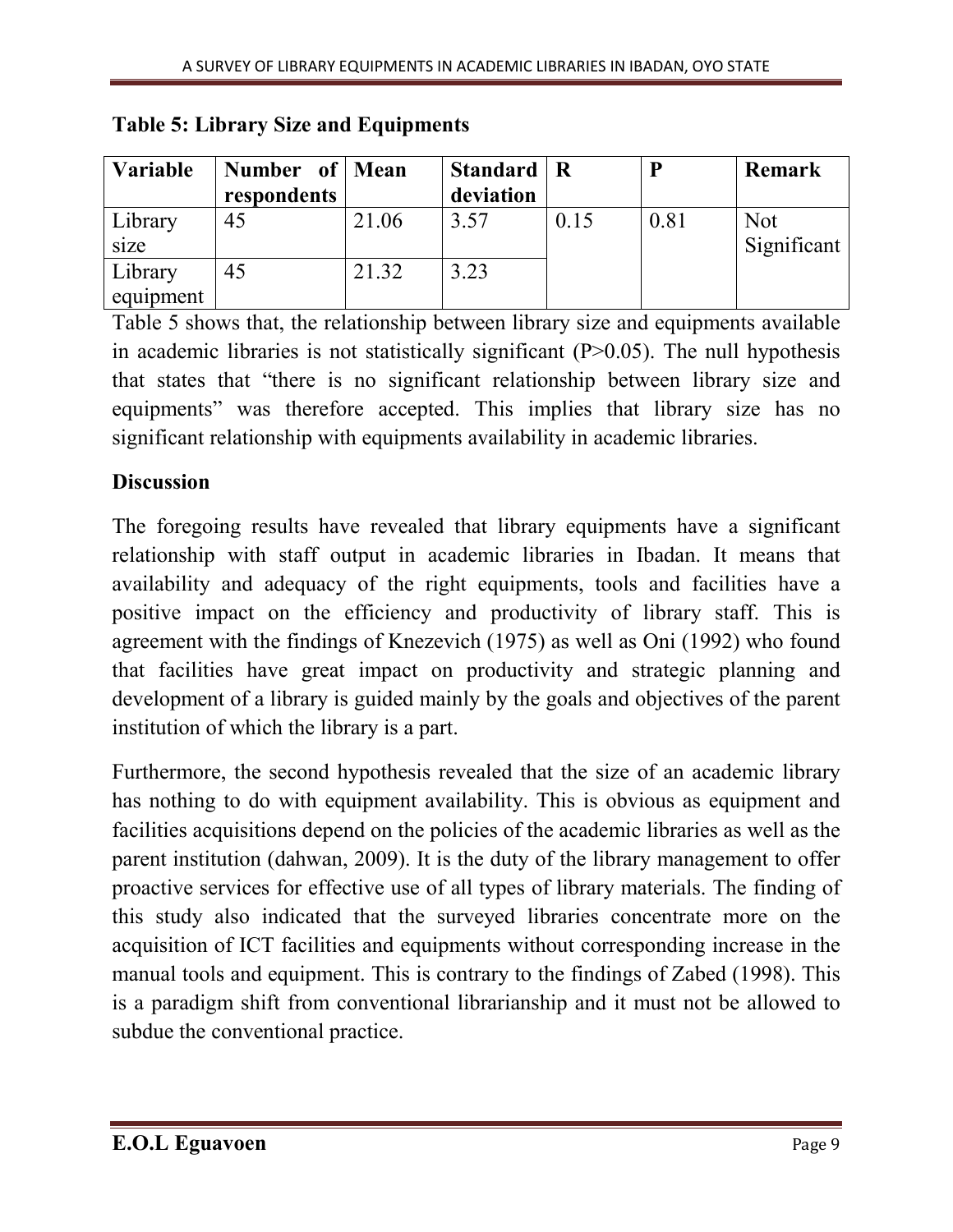### Conclusion

The need to provide adequate working tools, facilities and equipments for efficient and productive service delivery cannot be overemphasized. This study has revealed that most of the academic libraries surveyed in Ibadan tend to concentrate more on collection acquisition with no corresponding improvement on equipment and tools for operations and library services. Researchers have however shown that availability of resources and facilities and in leading their human capital are known to give better performance. Library management involves functions such as planning, organizing, leading and controlling. Planning is about systematically making decisions about the library goals. Organizing is about assembling and coordinating human, financial, physical, informational, and other resources needed to achieve library goals. Leading is about functions that involves efforts on the path of the librarian to stimulate high performance by employees and controlling about monitoring various library operations and services through adequate provision of equipment and tools.

Based on the findings of this study, the following recommendations are made;

There is a need to set up a Library Advisory Committee, which would perform the role of advising the library on its growth and development. It will also act as interface between the library management and the top management in the academic institution and between the users groups, for ensuring smooth functioning of the library operations and services without compromising on policies set out for library development.

It is a good practice to undertake budget planning exercise in consultation with the Library Advisory Committee for developing collections, library equipments, library furniture, media equipments etc. in order to promote and enhance library service productivity and efficiency.

Also, adequate equipment should be procured on regular basis for effective service delivery. This could be achieved by regular feedback from library staff who are directly involved in handling such equipments as well as heads of various sections and units of the library. If this is done it will go a long way in improving staff productivity in academic libraries.